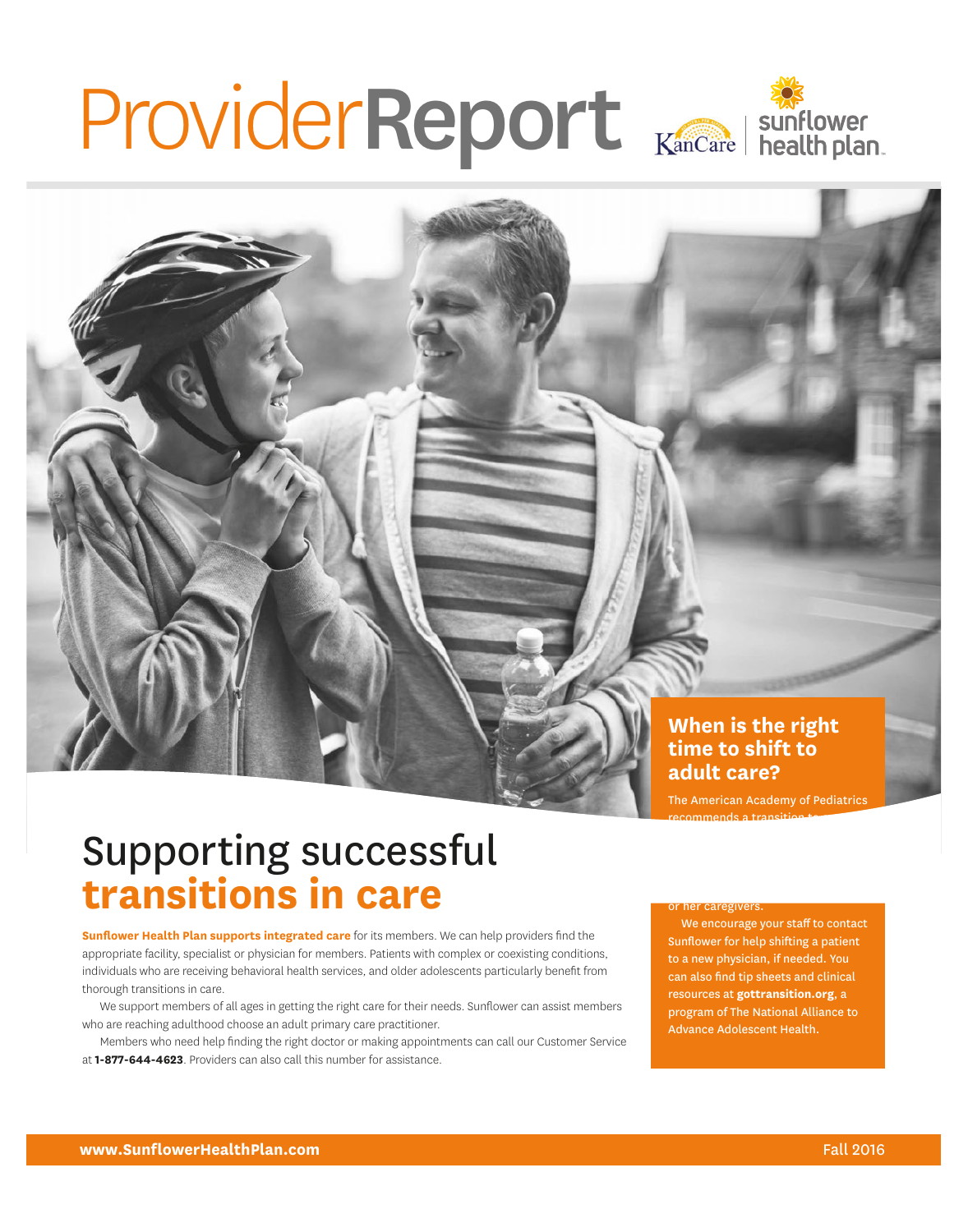# **Quality** is a cornerstone

The Sunflower Quality Improvement (QI) program has two primary goals:

- 1. To ensure the quality and safety of clinical care and services
- 2. To ensure compliance with any relevant state and federal regulations and accreditation (e.g., NCQA, URAC) standards

Toward this end, we've developed an extensive and comprehensive system to monitor compliance, member and provider experience, complaints, continuity and coordination of care, medical record documentation, as well as effectiveness of our case management and disease management services.

We define quality of care as care that is accessible, efficient and culturally sensitive and provided in the most appropriate setting. Wherever possible, delivery of care occurs

within the member's community and is provided according to professionally accepted standards in a coordinated, continuous manner.

Our QI strategy is developed with the help of practitioners and members. If you are interested in contributing to our QI efforts or have questions about our QI program, call **1-877-644-4623**. Examples of current efforts to support our QI goals include:

- Collaboration with the other two KanCare managed care organizations and county health departments to increase the HPV vaccination rate for boys and girls in Kansas. These efforts have included many local immunization clinics throughout the year.
- Collaboration with providers to close care gaps for their members using provider profiles and HEDIS performance reports sent periodically.

### **Our QI goal is to advance members' health through a variety of meaningful initiatives across all care settings.**



### **We value your opinion**

who returned their surveys your responses Our annual provider satisfaction survey helps Sunflower identify concerns and guide efforts toward improvement. The results of our latest survey will shape our priorities for the year ahead. Thank you to all our providers will help us to adequately measure provider satisfaction with our health plan and best meet the needs of our providers.

### Community Education

As patient visits increase because of general respiratory ailments, runny noses and sore throats, here's an easy way to educate about the difference between a sore throat and strep throat. **Print out this chart and post it in your waiting room.** 

| <b>Sore or Strep</b>                                                                                                                                                                 |                                                                                                                                                                                           |
|--------------------------------------------------------------------------------------------------------------------------------------------------------------------------------------|-------------------------------------------------------------------------------------------------------------------------------------------------------------------------------------------|
| <b>VIRAL SORE THROAT SYMPTOMS</b>                                                                                                                                                    | <b>STREP THROAT SYMPTOMS</b>                                                                                                                                                              |
| Cough                                                                                                                                                                                | Sudden throat pain and difficulty swallowing                                                                                                                                              |
| Fever                                                                                                                                                                                | Fever over 101°F                                                                                                                                                                          |
| Mucus                                                                                                                                                                                | Headache                                                                                                                                                                                  |
| Runny nose                                                                                                                                                                           | Body ache                                                                                                                                                                                 |
| <b>Watery eyes</b>                                                                                                                                                                   | Vomiting                                                                                                                                                                                  |
| Fatigue                                                                                                                                                                              | Redness of the throat                                                                                                                                                                     |
| There may also be redness in your throat,<br>swollen lymph nodes or white patches on your tonsils.                                                                                   | Swollen lymph nodes                                                                                                                                                                       |
|                                                                                                                                                                                      | White patches on the throat                                                                                                                                                               |
| <b>REMEMBER:</b> Antibiotics are not a cure for viral conditions.<br>To ease symptoms of a sore throat, try pain reliever<br>medication, fluids, warm water with salt, and lozenges. | <b>REMEMBER: Antibiotics treat strep throat. Your symptoms</b><br>could go away without antibiotics, but they are needed to<br>help avoid complications and stop the spread of infection. |

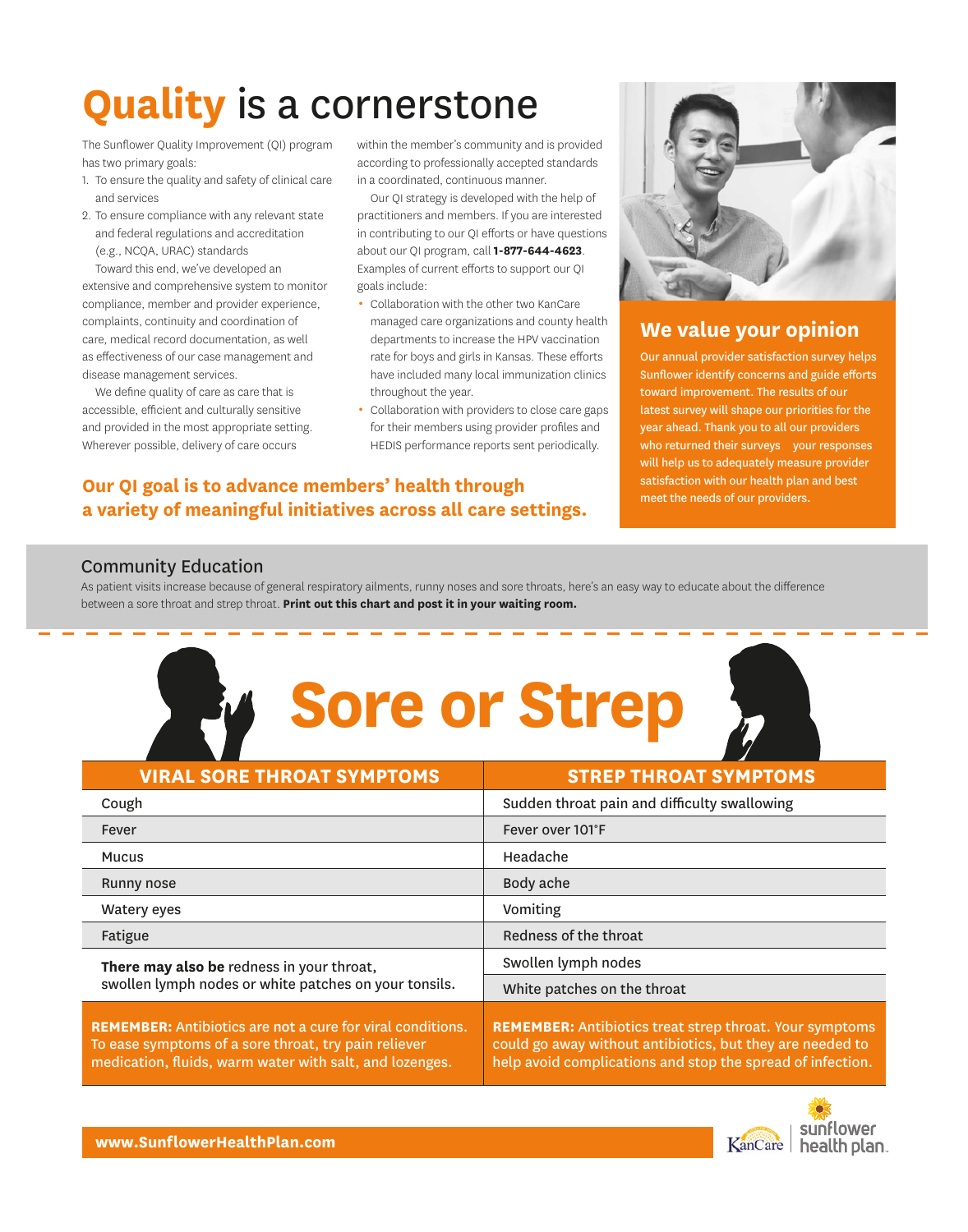# Why does **HEDIS** matter?

**Through HEDIS,** NCQA holds Sunflower accountable for the timeliness and quality of healthcare services (acute, preventive, mental health, etc.) delivered to its diverse membership. Sunflower also reviews HEDIS rates regularly as part of its quality improvement efforts.

Please consider the HEDIS topics covered in this issue of our provider newsletter:

- Women's health screenings
- $-$  Flu

### **HEDIS HEALTH MEASURES**

**Chlamydia screenings** have remained relatively steady in the last few years—and that's a good thing, since 75 percent of chlamydia infections in women are asymptomatic.

However, there is still room for progress. The Partnership for Prevention program estimates that if screening rates could reach 90 percent (up from the current rate, which lingers between 50 and 60 percent), thousands of cases of pelvic inflammatory disease could be prevented every year.

**Breast cancer screenings** remain a critical way to improve survival. According to the American Cancer Society, among women with regional disease, the five-year relative survival rate is 95 percent for tumors less than or equal to 2.0 cm, 83 percent for tumors 2.1–5.0 cm, and 65 percent for tumors greater than 5.0 cm.

**Cervical cancer** is preventable with effective screening. Yet, according to the National Cancer Institute, only 46 percent of cervical cancers are diagnosed when the cancer is localized and highly treatable. Each year cervical cancer results in 4,000 deaths in the United States.



The HEDIS measure definition: The percentage of women 16-24 years of age who were identified as sexually active and who had at least one test for chlamydia during the measurement year.

*Learn more: [http://www.ncqa.org/report-cards/health-plans/state](http://www.ncqa.org/report-cards/health-plans/state-of-health-care-quality/2015-table-of-contents/chlamydia-screening)[of-health-care-quality/2015-table-of-contents/chlamydia-screening](http://www.ncqa.org/report-cards/health-plans/state-of-health-care-quality/2015-table-of-contents/chlamydia-screening)* 

The HEDIS measure definition: The percentage of women 50-74 years of age who had a mammogram to screen for breast cancer.

*Learn more: [http://www.ncqa.org/report-cards/health-plans/state](http://www.ncqa.org/report-cards/health-plans/state-of-health-care-quality/2015-table-of-contents/breast-cancer)[of-health-care-quality/2015-table-of-contents/breast-cancer](http://www.ncqa.org/report-cards/health-plans/state-of-health-care-quality/2015-table-of-contents/breast-cancer)* 

The HEDIS measure definition: The percentage of women 21-64 years of age who were screened for cervical cancer using either of the following criteria:

- Women ages 21–64 who had cervical cytology performed every three years
- Women ages 30–64 who had cervical cytology/human papillomavirus (HPV) co-testing performed every five years

*Learn more: [http://www.ncqa.org/report-cards/health-plans/state-of](http://www.ncqa.org/report-cards/health-plans/state-of-health-care-quality/2015-table-of-contents/cervical-cancer-screening)[health-care-quality/2015-table-of-contents/cervical-cancer-screening](http://www.ncqa.org/report-cards/health-plans/state-of-health-care-quality/2015-table-of-contents/cervical-cancer-screening)* 

**The flu vaccine** is the best protection against flu and flu-related complications. Vaccinations can reduce flu-related hospitalizations by 71 percent, according to the U.S. Department of Health & Human Services.

The HEDIS measure definition: The percentage of Medicaid adults 18–64 years of age who report receiving an influenza vaccination as reported on the annual CAHPS survey.

*Learn more: [http://www.ncqa.org/report-cards/health-plans/state](http://www.ncqa.org/report-cards/health-plans/state-of-health-care-quality/2015-table-of-contents/flu-vaccinations)[of-health-care-quality/2015-table-of-contents/flu-vaccinations](http://www.ncqa.org/report-cards/health-plans/state-of-health-care-quality/2015-table-of-contents/flu-vaccinations)*